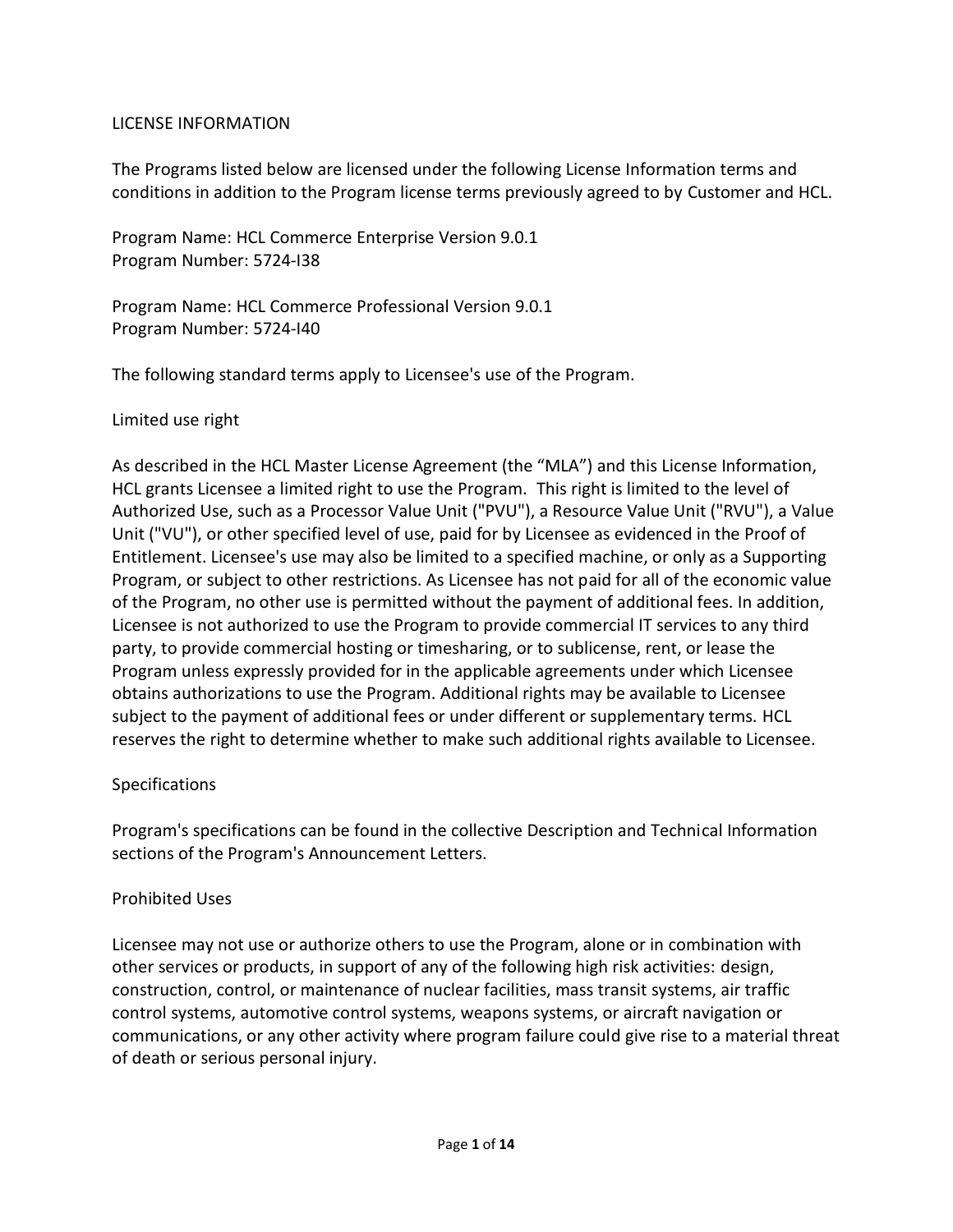## Supporting Programs

Licensee is authorized to install and use the Supporting Programs identified below. Licensee is authorized to install and use such Supporting Programs only to support Licensee's use of the Principal Program under this Agreement. The phrase "to support Licensee's use" would only include those uses that are necessary or otherwise directly related to a licensed use of the Principal Program or another Supporting Program. The Supporting Programs may not be used for any other purpose. A Supporting Program may be accompanied by license terms, and those terms, if any, apply to Licensee's use of that Supporting Program. In the event of conflict, the terms in this License Information document supersede the Supporting Program's terms. Licensee must obtain sufficient entitlements to the Program, as a whole, to cover Licensee's installation and use of all of the Supporting Programs, unless separate entitlements are provided within this License Information document. For example, if this Program were licensed on a PVU (Processor Value Unit) basis and Licensee were to install the Principal Program or a Supporting Program on a 100 PVU machine (physical or virtual) and another Supporting Program on a second 100 PVU machine, Licensee would be required to obtain 200 PVU entitlements to the Program.

Supporting Programs:

IBM WebSphere Application Server V9.0 IBM WebSphere Application Server Liberty 18.0 IBM WebSphere eXtreme Scale Customer 8.6 IBM Db2 Advanced Workgroup Server Edition 11.1 IBM Db2 OEM High Capacity Add-on 11.1 IBM Data Server Manager Enterprise Edition V2.1 IBM Security Directory Suite 8.0 HCL Commerce Developer Enterprise 9.0 HCL Commerce Developer Professional 9.0

Prohibited Components

Notwithstanding any provision in the Agreement, Licensee is not authorized to use any of the following components or functions of the Program: IBM Security Directory Server Proxy server (of IBM Security Directory Suite) Whitepages Application (of IBM Security Directory Suite) Db2 Connect (of IBM Db2 Advanced Workgroup Server Edition) Federation with Db2 for IBM i and Db2 for z/OS® data sources (of IBM Db2 Advanced Workgroup Server Edition) Federation with all other data sources, including Oracle (of IBM Db2 Advanced Workgroup Server Edition) IBM(r) Db2 Merge Backup (of IBM Db2 Advanced Workgroup Server Edition) IBM(r) Db2 Recovery Expert (of IBM Db2 Advanced Workgroup Server Edition) IBM InfoSphere® Change Data Capture for Db2 (of IBM Db2 Advanced Workgroup Server

Edition)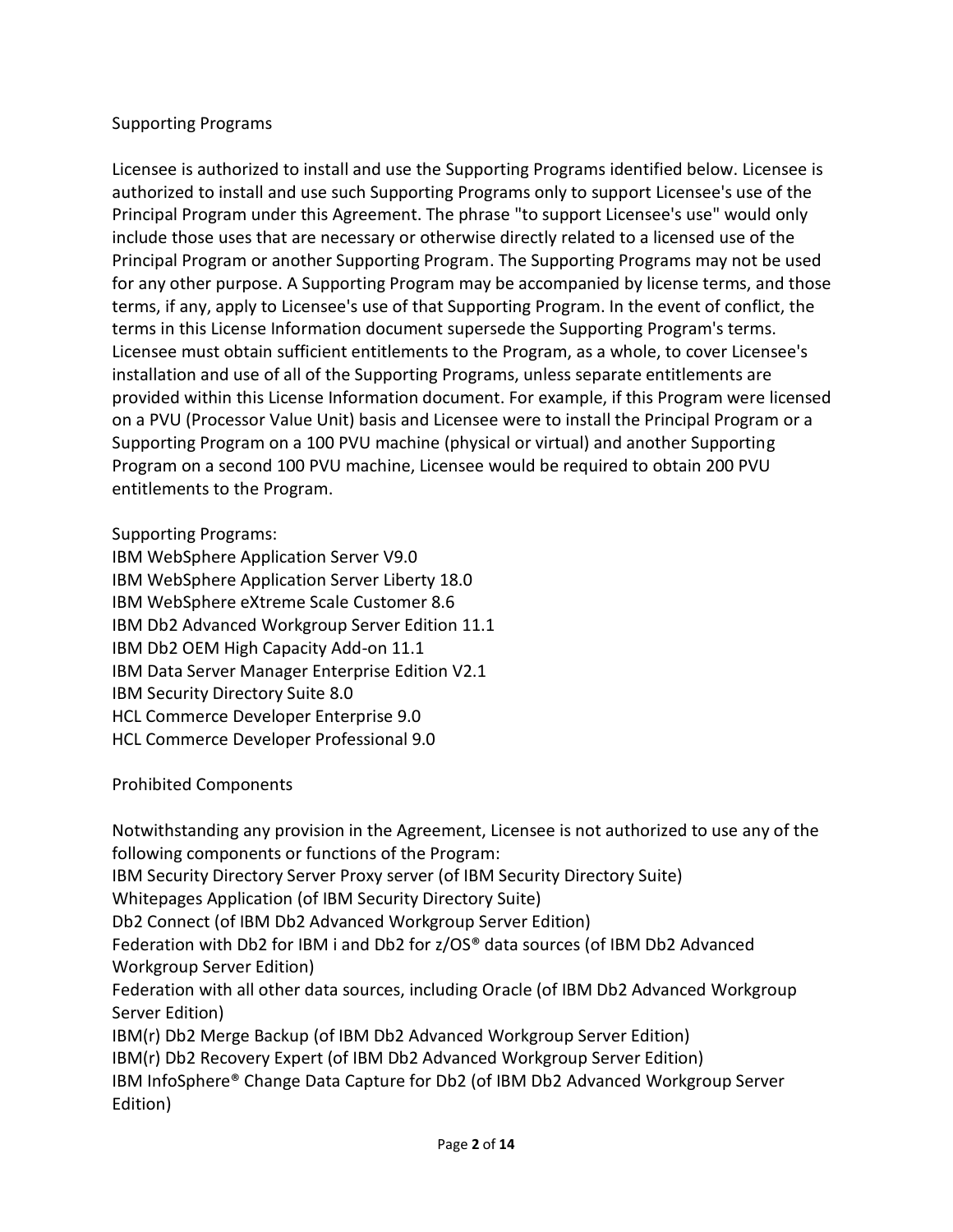IBM InfoSphere CDC Access Server (of IBM Db2 Advanced Workgroup Server Edition) IBM InfoSphere CDC Management Console (of IBM Db2 Advanced Workgroup Server Edition) IBM InfoSphere Data Architect (of IBM Db2 Advanced Workgroup Server Edition) IBM Cognos Analytics 11.0 (of IBM Db2 Advanced Workgroup Server Edition) IBM WebSphere MQ 8.0 (of IBM Db2 Advanced Workgroup Server Edition)

# Separately Licensed Code

The provisions of this paragraph do not apply to the extent they are held to be invalid or unenforceable under the law that governs this license. Each of the components listed below is considered "Separately Licensed Code". HCL Separately Licensed Code is licensed to Licensee under the terms of the applicable third party license agreement(s) set forth in the MLA that accompanies the Program. Notwithstanding any of the terms in the Agreement, or any other agreement Licensee may have with HCL, the terms of such third party license agreement(s) governs Licensee's use of all Separately Licensed Code unless otherwise noted below.

Future Program updates or fixes may contain additional Separately Licensed Code. Such additional Separately Licensed Code and related licenses are listed in another MLA that accompanies the Program update or fix. Licensee acknowledges that Licensee has read and agrees to the license agreements contained in the MLA. If Licensee does not agree to the terms of these third party license agreements, Licensee may not use the Separately Licensed Code.

Note: Notwithstanding any of the terms in the third party license agreement, the Agreement, or any other agreement Licensee may have with HCL:

- a) HCL provides this Separately Licensed Code to Licensee WITHOUT WARRANTIES OF ANY KIND;
- b) HCL DISCLAIMS ANY AND ALL EXPRESS AND IMPLIED WARRANTIES AND CONDITIONS INCLUDING, BUT NOT LIMITED TO, THE WARRANTY OF TITLE, NON-INFRINGEMENT OR INTERFERENCE AND THE IMPLIED WARRANTIES AND CONDITIONS OF MERCHANTABILITY AND FITNESS FOR A PARTICULAR PURPOSE, WITH RESPECT TO THE SEPARATELY LICENSED CODE;
- c) HCL is not liable to Licensee, and will not defend, indemnify, or hold Licensee harmless for any claims arising from or related to the Separately Licensed Code; and
- d) HCL is not liable for any direct, indirect, incidental, special, exemplary, punitive or consequential damages including, but not limited to, lost data, lost savings, and lost profits, with respect to the Separately Licensed Code.

Notwithstanding these exclusions, in Germany and Austria, HCL's warranty and liability for the Separately Licensed Code is governed only by the respective terms applicable for Germany and Austria in HCL license agreements.

Note: HCL may provide limited support for some Separately Licensed Code. If such support is available, the details and any additional terms related to such support will be set forth in the License Information document.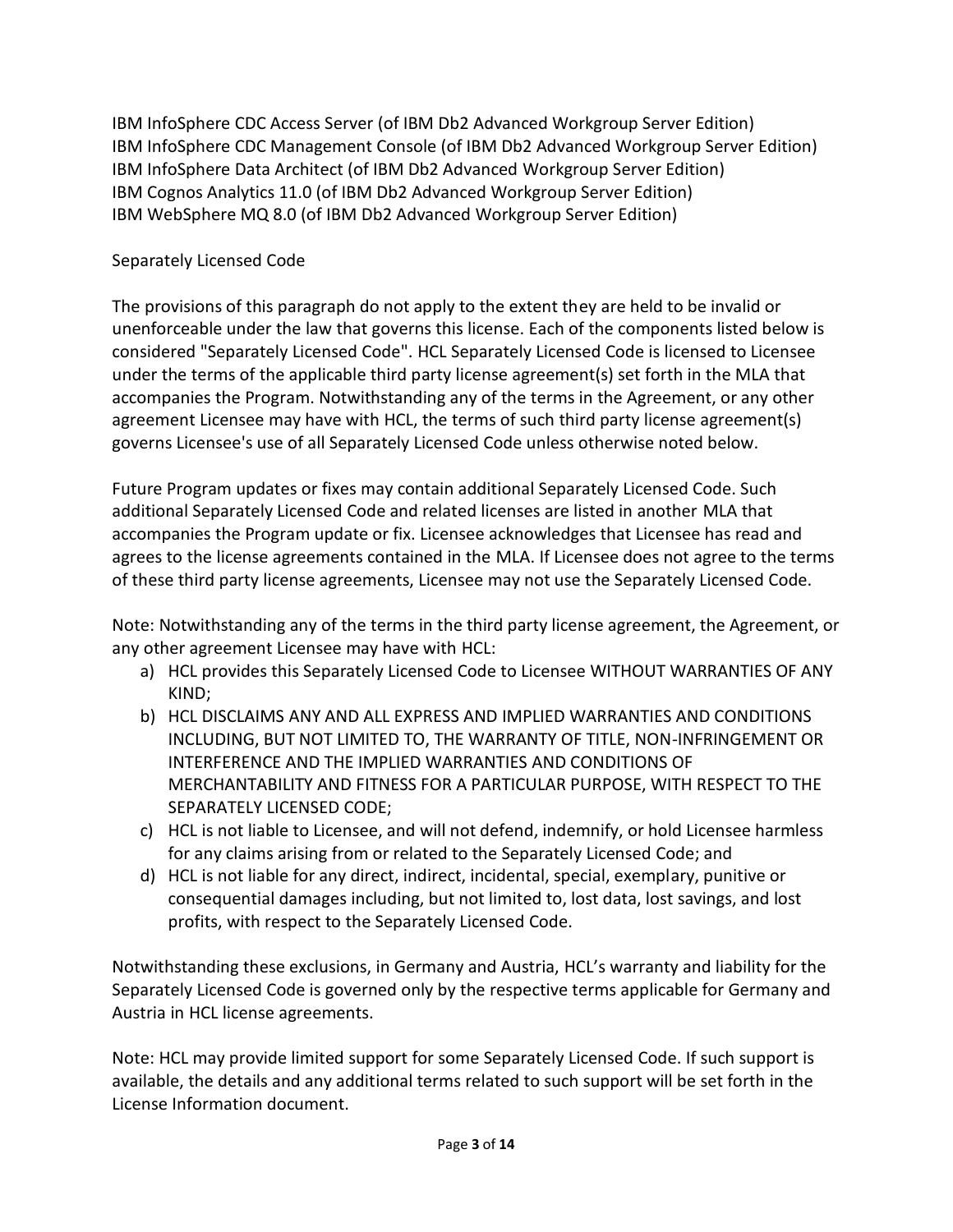The following are Separately Licensed Code:

- $acl 2.2.51 GPLv2+$
- audit-libs 2.8.1 LGPLv2+
- basesystem-10.0-7.el7.centos.noarch - Public Domain
- $\bullet$  bash 4.2.46 GPLv3+
- $\bullet$  binutils 2.27 GPLv3+
- $\bullet$  bzip2-libs  $1.0.6 BSD$
- ca-certificates 2018.2.22 Public Domain
- centos-release 7.5.1804 GPLv2
- chkconfig 1.7.4 GPLv2
- coreutils 8.22 GPLv3+
- $\bullet$  cpio-2.11 24 GPLv3+
- cracklib 2.9.0 LGPLv2+
- cracklib-dicts 2.9.0 LGPLv2+
- cryptsetup-libs 1.7.4 GPLv2
- $\bullet$  curl 7.29.0 MIT
- cyrus-sasl-lib 2.1.26 BSD
- dbus 1.10.24 GPLv2+ or AFL
- dbus-libs 1.10.24 GPLv2+ or AFL
- device-mapper 1.02.146 GPLv2
- device-mapper-libs 1.02.146 LGPLv2
- diffutils 3.3 GPLv2+
- dracut 33 GPLv2+
- elfutils-default-yama-scope 0.17 GPLv2+ or LGPLv3+
- elfutils-libelf 0.17 GPLv2+ or LGPLv3+
- elfutils-libs 0.17 GPLv2+ or LGPLv3+
- epel-release 7.11 GPLv2
- $\bullet$  expat 2.1.0 MIT
- $\bullet$  file-libs  $5.11 BSD$
- filesystem 3.2 Public Domain
- findutils 4.5.11 GPLv3+
- $\bullet$  gawk 4.0.2 GPLv3+
- $\bullet$  gdbm 1.1 GPLv3+
- $\bullet$  glib2 2.54.2 LGPLv2+
- glibc 2.17 LGPLv2+ and LGPLv2+ with exceptions and GPLv2+
- glibc-common 2.17 LGPLv2+ and LGPLv2+ with exceptions and GPLv2+
- gmp-6.0.0 12 and GPLv3+ or LGPLv2+
- $\bullet$  gnupg2 2.0.22 GPLv3+
- gobject-introspection 1.42.0 GPLv3+
- $\bullet$  gpgme 1.3.2 LGPLv2+
- $\bullet$  grep 2.2 GPLv3+
- gzip 1.5 GPLv2+ and GFDL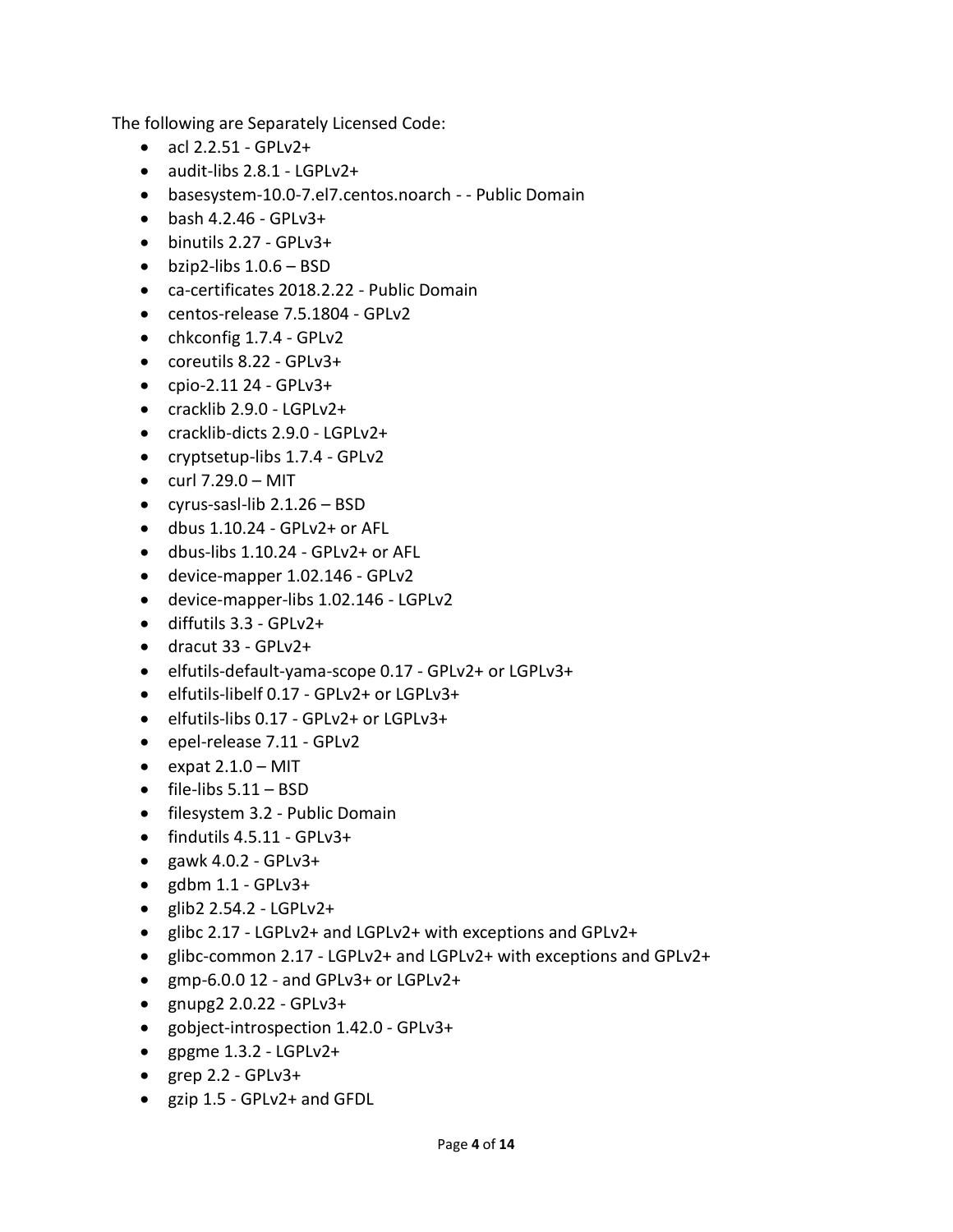- hardlink 1 GPL+
- hostname 3.13 LGPLv2+
- $\bullet$  info 5.1 GPLv3+
- iputils 20160308 BSD and GPLv2+
- jq 1.5 MIT and ASL 2.0 and CC-BY and GPLv3
- keyutils-libs 1.5.8 GPLv2+ and LGPLv2+
- $\bullet$  kmod 20 GPLv2+
- kmod-libs 20 GPLv2+
- kpartx 0.4.9 GPL+
- krb5-libs  $1.15.1 MIT$
- $\bullet$  libacl 2.2.51 LGPLv2+
- libassuan 2.1.0 LGPLv2+
- $\bullet$  libattr 2.4.46 LGPLv2+
- libblkid 2.23.2 LGPLv2+
- libcap 2.22 LGPLv2+ or BSD
- libcap-ng 0.7.5 LGPLv2+
- $\bullet$  libcom err 1.42.9 MIT
- $\bullet$  libcurl 7.29.0 MIT
- libdb 5.3.21 BSD and LGPLv2 and Sleepycat
- libdb-utils 5.3.21 BSD and LGPLv2 and Sleepycat
- libffi 3.0.13 MIT and Public Domain
- libgcc 4.8.5 GPLv3+ and GPLv3+ with exceptions and GPLv2+ with exceptions
- libgcrypt 1.5.3 LGPLv2+
- libgpg-error 1.12 LGPLv2+
- libidn 1.28 LGPLv2+ and GPLv3+ and GFDL
- libmount 2.23.2 LGPLv2+
- libpwquality 1.2.3 BSD or GPLv2+
- libselinux 2.5 Public Domain
- libsemanage 2.5 LGPLv2+
- libsepol 2.5 LGPLv2+
- $\bullet$  libss  $1.42.9 MIT$
- $\bullet$  libssh2 1.4.3 BSD
- libstdc++ 4.8.5 GPLv3+ and GPLv3+ with exceptions and GPLv2+ with exceptions
- libtasn1 4.1 GPLv3+ and LGPLv2
- libuser 0.6 LGPLv2+
- libutempter 1.1.6 LGPLv2
- $\bullet$  libuuid 2.23.2 BSD
- $\bullet$  libverto 0.2.5 MIT
- $\bullet$  libxml2 2.9.1 MIT
- $\bullet$  libxml2-python 2.9.1 MIT
- $\bullet$  lua 5.1.4 MIT
- $\bullet$   $|z4 1.7.5 GPLv2+$  and BSD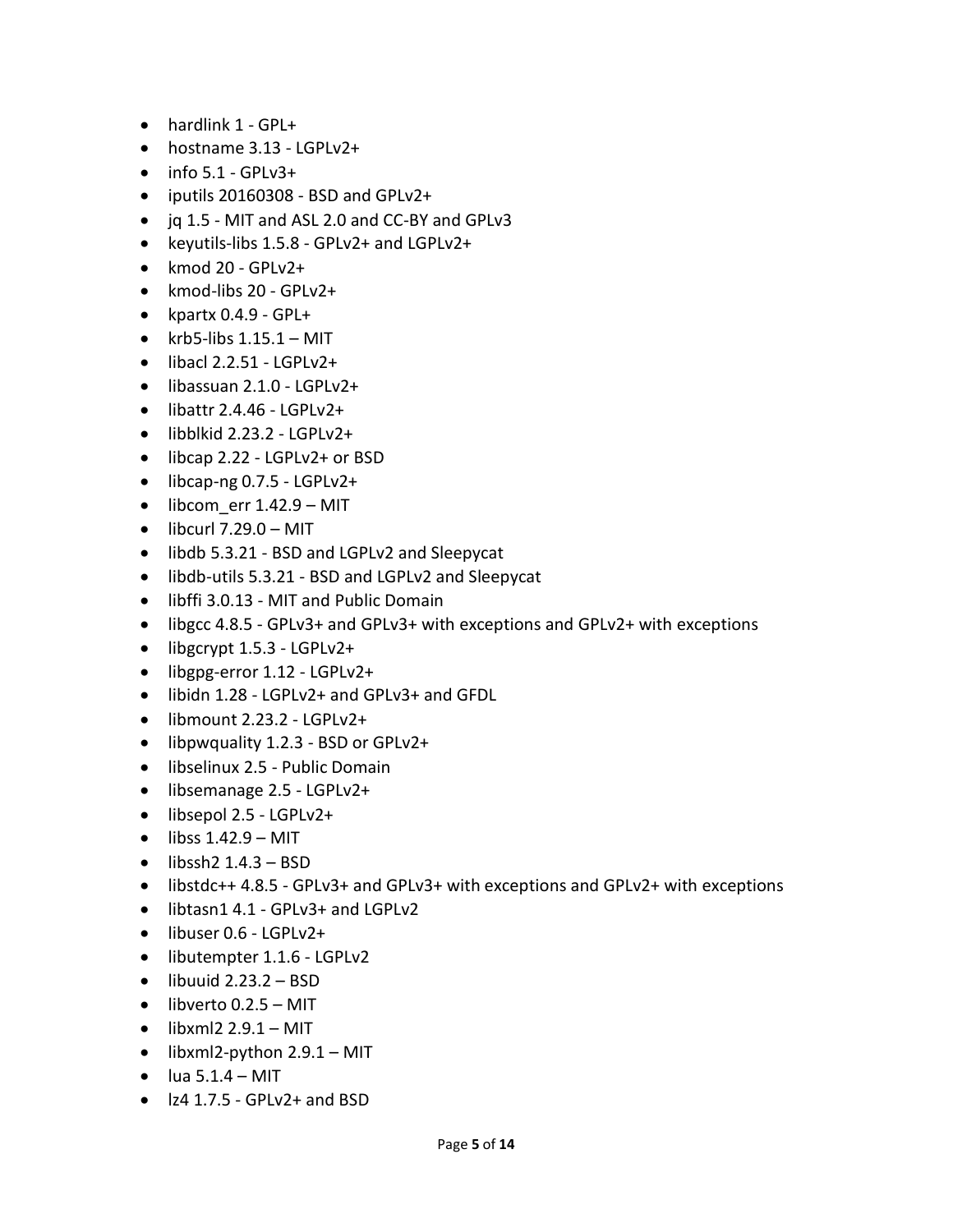- $\bullet$  make 3.82.23 LGPLv2+
- ncurses 5.9 MIT
- ncurses-base 5.9 MIT
- ncurses-libs 5.9 MIT
- nspr 4.19.0 MPLv2.0
- nss 3.36.0 MPLv2.0
- $\bullet$  nss-pem 1.0.3 -MPLv1.1
- nss-softokn 3.36.0 MPLv2.0
- nss-softokn-freebl 3.36.0 MPLv2.0
- nss-sysinit 3.36.0 MPLv2.0
- nss-tools 3.36.0 MPLv2.0
- nss-util 3.36.0 MPLv2.0
- oniguruma 5.9.5 BSD
- openldap 2.4.44 OpenLDAP
- openssl 1.0.2k OpenSSL
- openssl-libs 1.0.2k OpenSSL
- $\bullet$  p11-kit 0.23.5 BSD
- $\bullet$  p11-kit-trust 0.23.5 BSD
- $\bullet$  pam 1.1.8 BSD and GPLv2+
- passwd 0.79 BSD or GPLv2+
- pcre  $8.32 BSD$
- pinentry 0.8.1 GPLv2+
- pkgconfig 0.27.1 GPLv2+
- $\bullet$  popt  $1.13 MIT$
- procps-ng 3.3.10 GPL+ and GPLv2 and GPLv2+ and GPLv3+ and LGPLv2+
- $\bullet$  pth 2.0.7 LGPLv2+
- pygobject3-base 3.14.0 LGPLv2+
- pygpgme 0.3 LGPLv2+
- pyliblzma 0.5.3 LGPLv3+
- python  $2.7.5 -$  Python
- python-chardet 2.2.1 LGPLv2
- python-iniparse  $0.4 MIT$
- python-kitchen 1.1.1 LGPLv2+
- python-libs 2.7.5 Python
- python-pycurl 7.19.0 LGPLv2+ or MIT
- python-urlgrabber 3.1 LGPLv2+
- pyxattr 0.5.1 LGPLv2+
- qrencode-libs 3.4.1 LGPLv2+
- readline 6.2 GPLv3+
- rootfiles 8.1 Public Domain
- $\bullet$  rpm 4.11.3 LGPLv2+
- rpm-build-libs 4.11.3 GPLv2+ and LGPLv2+ with exceptions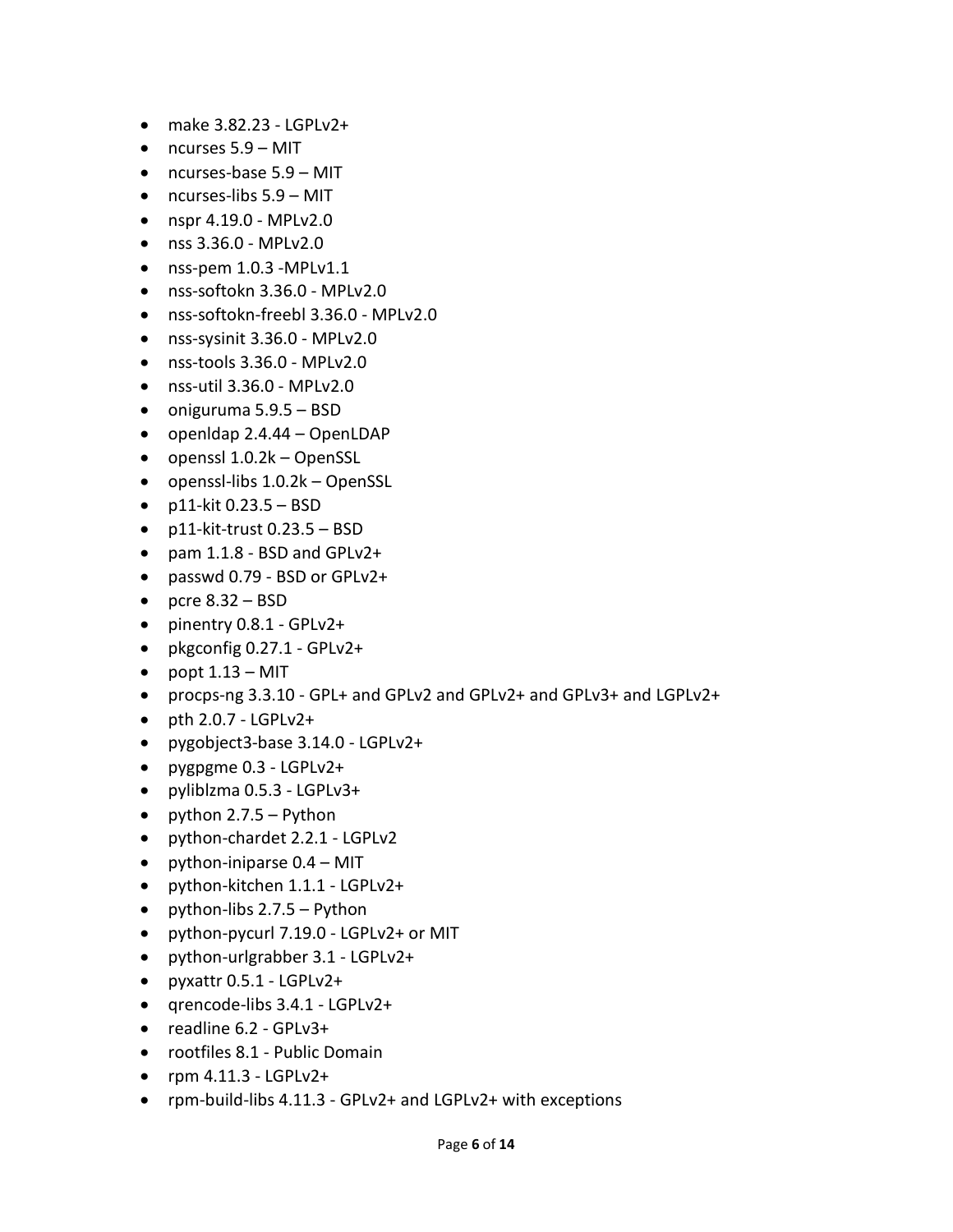- rpm-libs 4.11.3 GPLv2+ and LGPLv2+ with exceptions
- rpm-python 4.11.3 GPLv2+ and LGPLv2+ with exceptions
- $\bullet$  sed 4.2.2 GPLv3+
- setup 2.8.71 Public Domain
- shadow-utils 4.1.5.1 BSD and GPLv2+
- shared-mime-info 1.8 GPLv2+
- sqlite 3.7.17 Public Domain
- systemd 219 LGPLv2+ and MIT and GPLv2+
- systemd-libs 219 LGPLv2+ and MIT
- $\bullet$  tar 1.26 GPLv3+
- tzdata 2018e Public Domain
- $\bullet$  ustr 1.0.4 GPLv2+
- util-linux 2.23.2 GPLv2 and GPLv2+ and LGPLv2+ and BSD with advertising and Public Domain
- vim-minimal 7.4.160 GPLv2+
- $\bullet$  xz 5.2.2 LGPLv2+
- $\bullet$  xz-libs 5.3.2 LGPLv2+
- $\bullet$  yum 3.4.3 LGPLv2+
- yum-metadata-parser 1.1.4 GPLv2
- yum-plugin-fastestmirror 1.1.31 GPLv2+
- yum-plugin-ovl 1.1.31 GPLv2+
- yum-utils 1.1.31 GPLv2+
- $\bullet$  zip 3.11 BSD
- $\bullet$  zlib 1.2.7 GPLv2+

## Redistributables

If the Program includes components that are Redistributable, they will be identified in the REDIST file that accompanies the Program. In addition to the license rights granted in the Agreement, Licensee may distribute the Redistributables subject to the following terms:

- a) Redistribution must be in object code form only and must conform to all directions, instruction and specifications in the Program's accompanying REDIST or documentation;
- b) If the Program's accompanying documentation expressly allows Licensee to modify the Redistributables, such modification must conform to all directions, instruction and specifications in that documentation and these modifications, if any, must be treated as Redistributables;
- c) Redistributables may be distributed only as part of Licensee's application that was developed using the Program ("Licensee's Application") and only to support Licensee's customers in connection with their use of Licensee's Application. Licensee's Application must constitute significant value add such that the Redistributables are not a substantial motivation for the acquisition by end users of Licensee's software product;
- d) If the Redistributables include a Java Runtime Environment, Licensee must also include other non-Java Redistributables with Licensee's Application, unless the Application is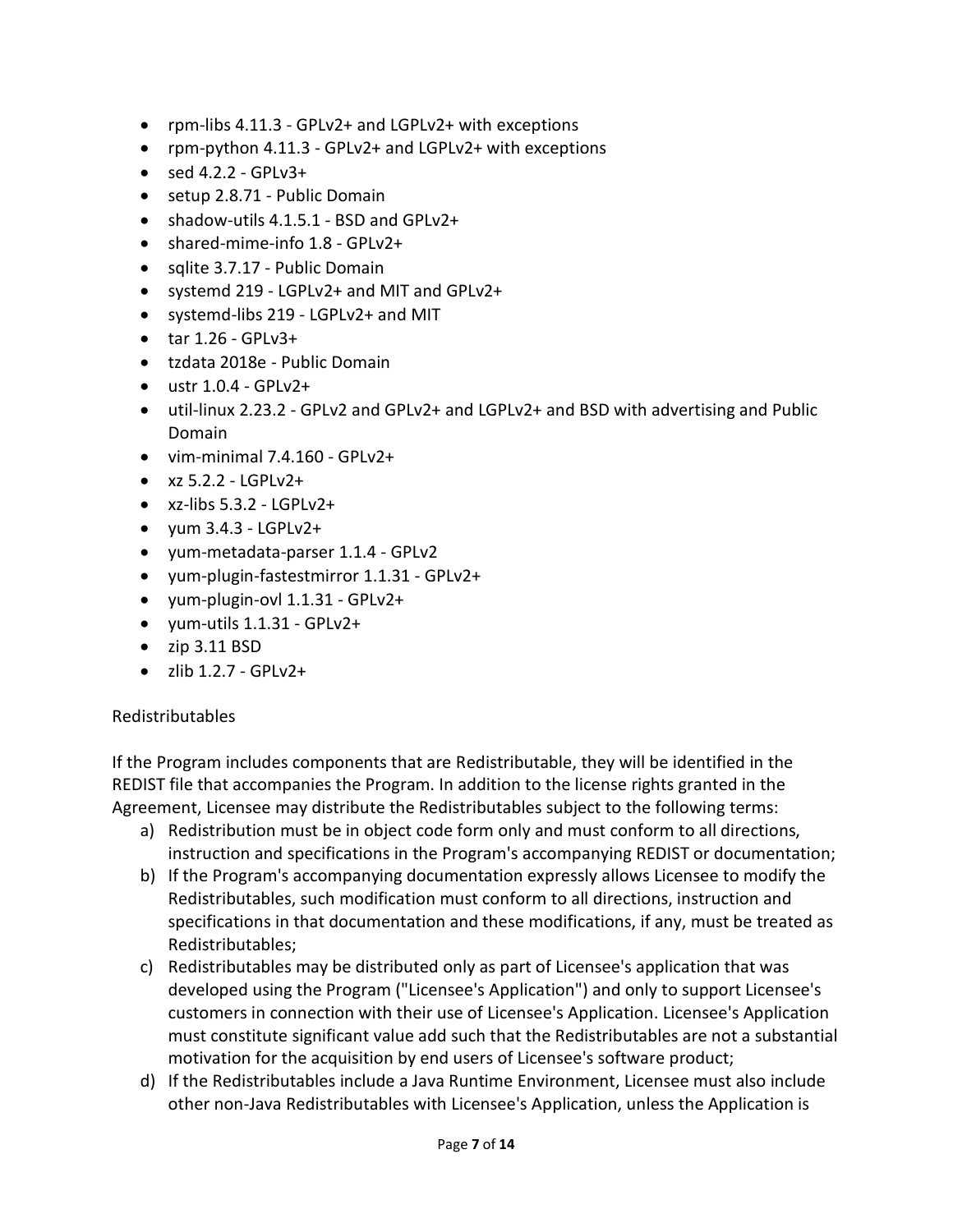designed to run only on general computer devices (for example, laptops, desktops and servers) and not on handheld or other pervasive devices (i.e., devices that contain a microprocessor but do not have computing as their primary purpose);

- e) Licensee may not remove any copyright or notice files contained in the Redistributables;
- f) Licensee must hold HCL, its suppliers or distributors harmless from and against any claim arising out of the use or distribution of Licensee's Application;
- g) Licensee may not use the same path name as the original Redistributable files/modules;
- h) Licensee may not use HCL's, its suppliers or distributors names or trademarks in connection with the marketing of Licensee's Application without HCL's or that supplier's or distributor's prior written consent;
- i) HCL, its suppliers and distributors provide the Redistributables and related documentation without obligation of support and "AS IS", WITH NO WARRANTY OF ANY KIND, EITHER EXPRESS OR IMPLIED, INCLUDING THE WARRANTY OF TITLE, NON-INFRINGEMENT OR NON-INTERFERENCE AND THE IMPLIED WARRANTIES AND CONDITIONS OF MERCHANTABILITY AND FITNESS FOR A PARTICULAR PURPOSE;
- j) Licensee is responsible for all technical assistance for Licensee's Application and any modifications to the Redistributables; and
- k) Licensee's license agreement with the end user of Licensee's Application must notify the end user that the Redistributables or their modifications may not be i) used for any purpose other than to enable Licensee's Application, ii) copied (except for backup purposes), iii) further distributed or transferred without Licensee's Application or iv) reverse assembled, reverse compiled, or otherwise translated except as specifically permitted by law and without the possibility of a contractual waiver. Furthermore, Licensee's license agreement must be at least as protective of HCL as the terms of this Agreement.

Source Components and Sample Materials

The Program may include some components in source code form ("Source Components") and other materials identified as Sample Materials. Licensee may copy and modify Source Components and Sample Materials for internal use only provided such use is within the limits of the license rights under this Agreement, provided however that Licensee may not alter or delete any copyright information or notices contained in the Source Components or Sample Materials. HCL provides the Source Components and Sample Materials without obligation of support and "AS IS", WITH NO WARRANTY OF ANY KIND, EITHER EXPRESS OR IMPLIED, INCLUDING THE WARRANTY OF TITLE, NON-INFRINGEMENT OR NON-INTERFERENCE AND THE IMPLIED WARRANTIES AND CONDITIONS OF MERCHANTABILITY AND FITNESS FOR A PARTICULAR PURPOSE.

For Source Components and Sample Materials listed in a Program's REDIST file, Licensee may redistribute modified versions of those Source Components or Sample Materials consistent with the terms of this license and any instructions in the REDIST file. Export and Import Restrictions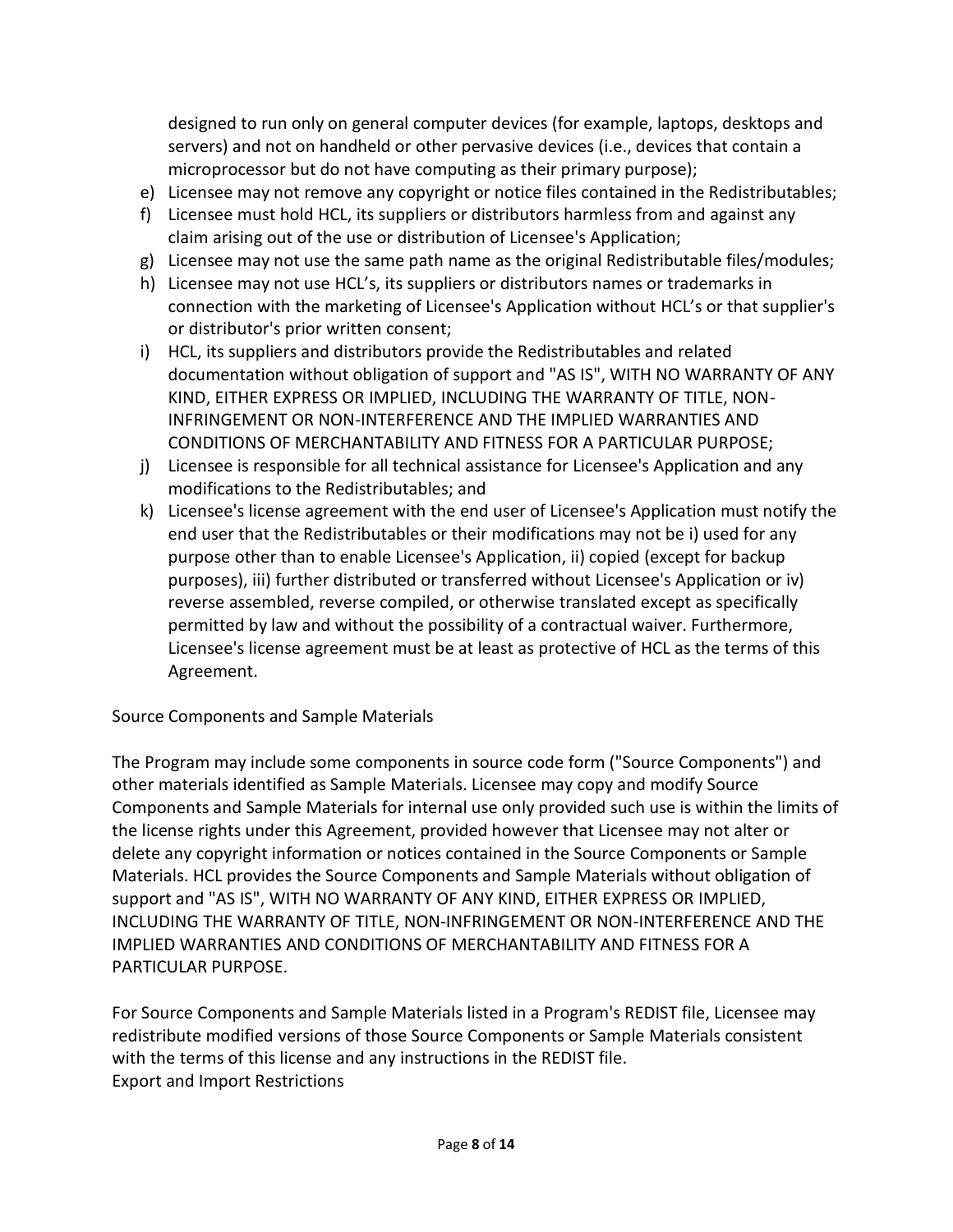This Program may contain cryptography. Transfer to, or use by, users of the Program may be prohibited or subject to export or import laws, regulations or policies, including those of the United States Export Administration Regulations. Licensee assumes all responsibility for complying with all applicable laws, regulations, and policies regarding the export, import, or use of this Program, including but not limited to, U.S. restrictions on exports or reexports.

## Third Party Data and Services

The Program may contain links to or be used to access third party data services, databases, web services, software, or other third party content (all, "content"). Access to this content is provided "AS-IS", WITH NO WARRANTY OF ANY KIND, EXPRESS OR IMPLIED, INCLUDING THE WARRANTY OF TITLE, NON-INFRINGEMENT OR NON-INTERFERENCE AND THE IMPLIED WARRANTIES AND CONDITIONS OF MERCHANTABILITY AND FITNESS FOR A PARTICULAR PURPOSE. Access can be terminated by the relevant third parties at their sole discretion at any time. Licensee may be required to enter into separate agreements with the third parties for the access to or use of such content. HCL is not a party to any such separate agreements and as an express condition of this license Licensee agrees to comply with the terms of such separate agreements.

The following units of measure may apply to Licensee's use of the Program.

Processor Value Unit (PVU)

Processor Value Unit (PVU) is a unit of measure by which the Program can be licensed. The number of PVU entitlements required is based on the processor technology (defined within the PVU Table by Processor Vendor, Brand, Type and Model Number at [http://www.ibm.com/software/lotus/passportadvantage/pvu\\_licensing\\_for\\_customers.html\)](http://www.ibm.com/software/lotus/passportadvantage/pvu_licensing_for_customers.html) and the number of processors made available to the Program. HCL continues to define a processor, for the purpose of PVU-based licensing, to be each processor core on a chip. A dualcore processor chip, for example, has two processor cores.

Licensee can deploy the Program using either Full Capacity licensing or Virtualization Capacity (Sub-Capacity) licensing according to the Passport Advantage Sub-Capacity Licensing Terms (see webpage below). If using Full Capacity licensing, Licensee must obtain PVU entitlements sufficient to cover all activated processor cores\* in the physical hardware environment made available to or managed by the Program, except for those servers from which the Program has been permanently removed. If using Virtualization Capacity licensing, Licensee must obtain entitlements sufficient to cover all activated processor cores made available to or managed by the Program, as defined according to the Virtualization Capacity License Counting Rules at [http://www.ibm.com/software/lotus/passportadvantage/Counting\\_Software\\_licenses\\_using\\_s](http://www.ibm.com/software/lotus/passportadvantage/Counting_Software_licenses_using_specific_virtualization_technologies.html) pecific virtualization technologies.html.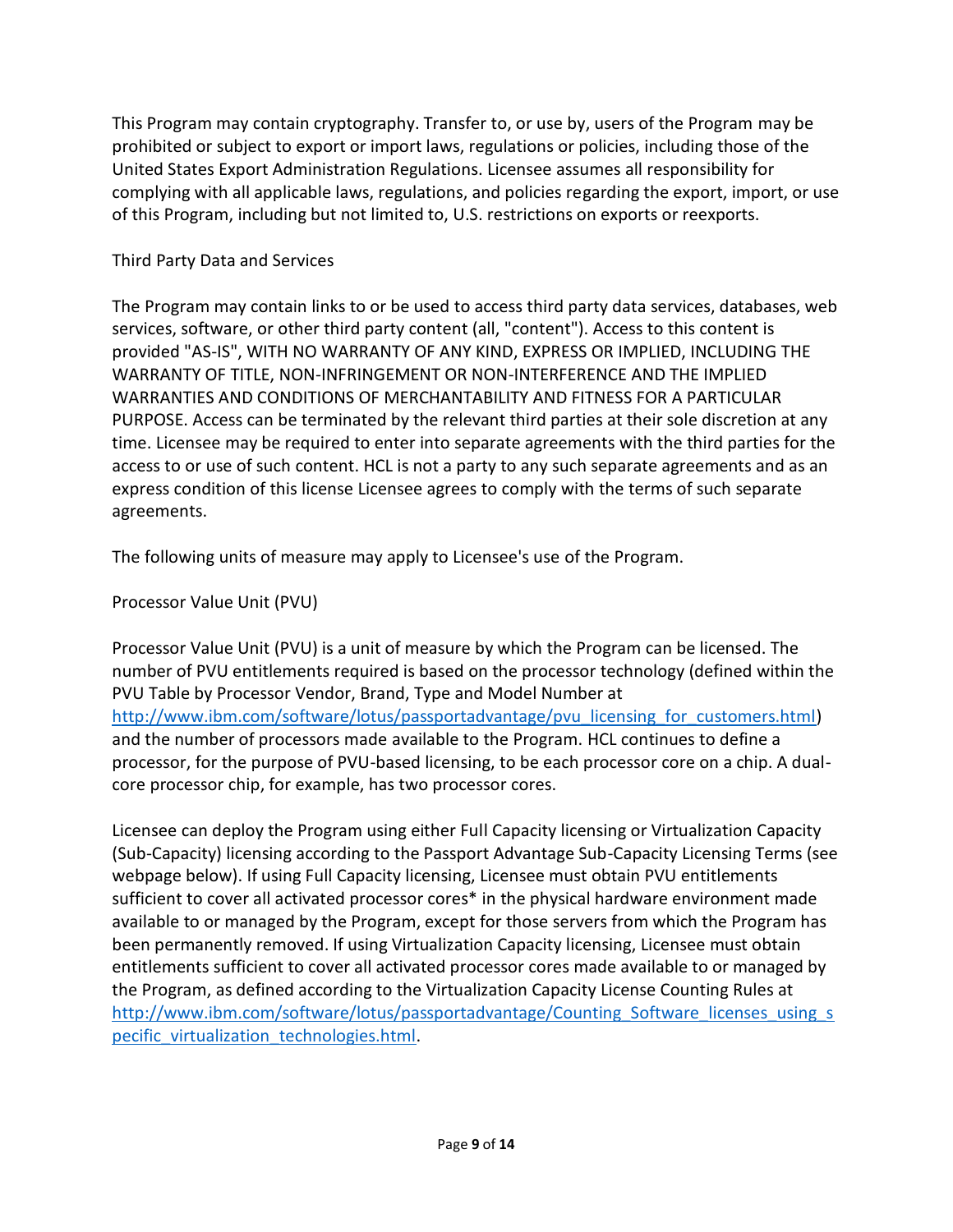\* The transaction and xC container(s) shall be considered when determining the total PVUs required for license compliance. Store container(s) shall not be considered when calculating the PVU consumption of the entitled PVU license.

\* An Activated processor core is a processor core that is available for use in a physical or virtual server, regardless of whether the capacity of the processor core can be or is limited through virtualization technologies, operating system commands, BIOS settings, or similar restrictions.

# Resource Value Unit (RVU)

Resource Value Unit (RVU) is a unit of measure by which the Program can be licensed. RVU Proofs of Entitlement are based on the number of units of a specific resource used or managed by the Program. Licensee must obtain sufficient entitlements for the number of RVUs required for Licensee's environment for the specific resources as specified in the table below. RVU entitlements are specific to the Program and the type of resource and may not be exchanged, interchanged, or aggregated with RVU entitlements of another program or resource.

In addition to the above, the following terms apply to Licensee's use of the Program.

The Resources for the purpose of RVU calculation are the total number of 100,000 Order Lines processed by the Program in any consecutive 12 month period. An Order is any transaction that has been submitted for fulfilment. Order Lines are the line items on Orders managed by the Program.

Resource Value Unit Conversion Table

- From 1 to 2 Resources, 1.00 RVU per Resource
- From 3 to 5 Resources, 2 RVUs plus 0.90 RVUs per Resource above 2
- From 6 to 10 Resources, 5 RVUs plus 0.80 RVUs per Resource above 5
- From 11 to 20 Resources, 9 RVUs plus 0.70 RVUs per Resource above 10
- From 21 to 35 Resources, 16 RVUs plus 0.60 RVUs per Resource above 20
- From 36 to 50 Resources, 25 RVUs plus 0.45 RVUs per Resource above 35
- For more than 50 Resources, 32 RVUs plus 0.30 RVUs per Resource above 50

# 1.0 Definitions

The following terms are defined for the purposes of this license:

Asset Store - A store that contains a collection of sharable resources (business artifacts, business processes, and storefront assets) that can be leveraged in other types of stores. An asset store does not perform or record business transactions; it is simply a holder of assets that can be used by other stores.

Catalog Asset Store - A type of Asset Store that is a collection of catalog artifacts that creates a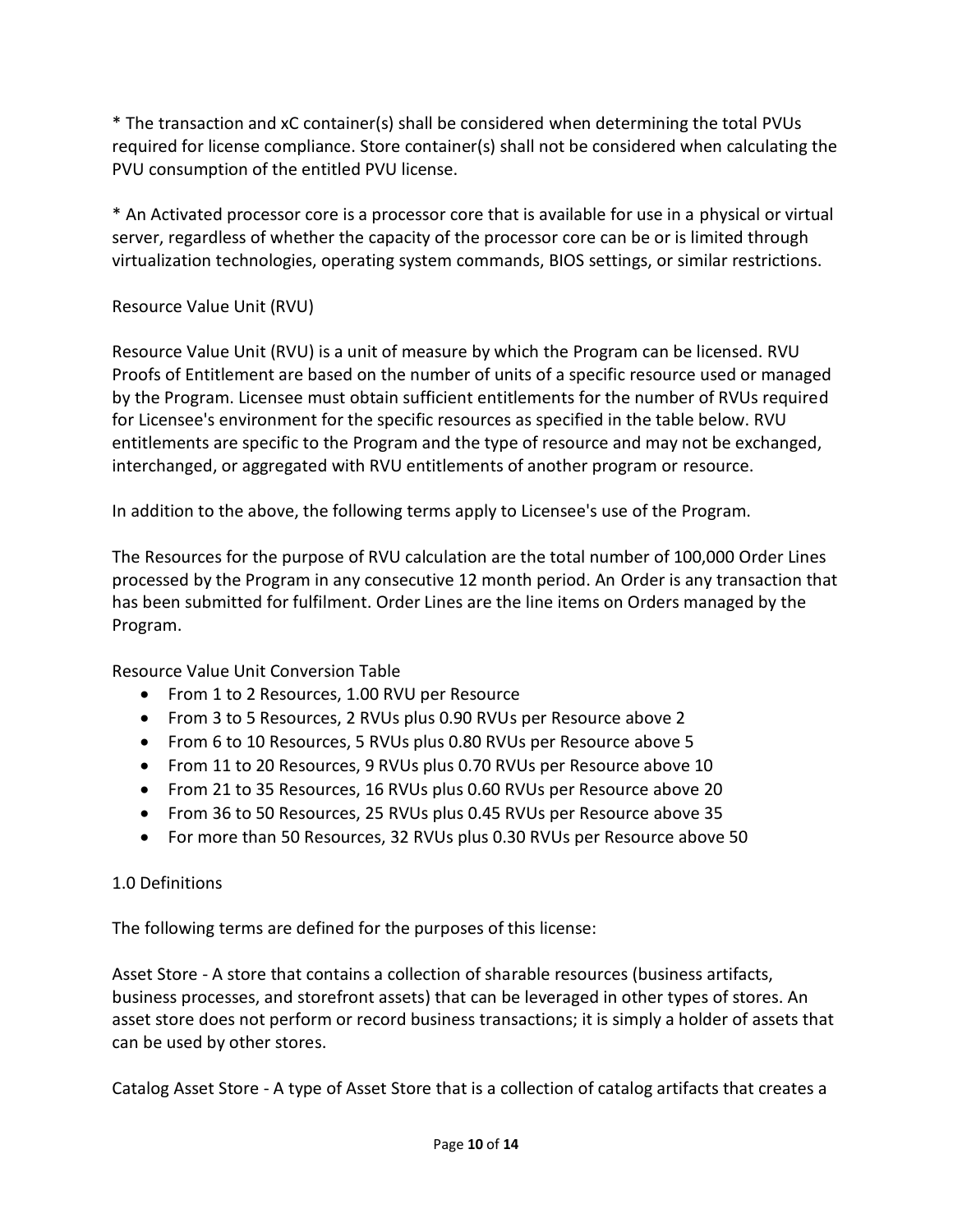virtual catalog. A Catalog Asset Store can be identified and counted by a unique STORE\_ID key in the STORE table in HCL Commerce database, and by a value of CPS in the STORETYPE column of the STORE table.

Cold Standby - Use of a HCL Commerce server program for standby purposes that is installed and configured but not running

Contract - An agreement representing the terms and conditions that apply to a transaction in HCL Commerce. Contracts can be identified and counted in the CONTRACT table in HCL Commerce database.

Extended Site - A storefront created in HCL Commerce through the Store Creation wizard. It is accessible to customers for online business through any channel and/or touchpoint including, but not limited to, web, mobile devices, call centers, kiosks, and in-store solutions. A Store can be identified and counted by a unique STORE\_ID key in the STORE table in HCL Commerce database, and by a value of MHS or BMH in the STORETYPE column of the STORE table.

Organization - An entity that owns resources such as organization units, users, Stores, and Contracts in HCL Commerce. Organizations can be identified and counted in the ORGENTITY table in HCL Commerce database

Production - Use of a HCL Commerce server program to operate one or more live Stores

Staging - Use of a HCL Commerce server program in which Store information and business content like catalog and promotions are managed in a separate environment from a Production server, and where incremental changes/updates are made, tested with fully developed application in preparation for promotion to the Production utilizing staging server utilities including but not limited to stagingprop, stagingcopy, and fileprop. Staging is meant for final review and end user sign off on the fully developed solution prior to promoting to Production.

Store - A storefront deployed in HCL Commerce that is accessible to customers for online business through any channel and/or touchpoint including, but limited not to, web, mobile devices, call centers, kiosks, and in-store solutions. A Store can be identified and counted by a unique STORE ID key in the STORE table in HCL Commerce database, and by a value of B2C or B2B in the STORETYPE column of the STORE table.

Storefront Asset Store - A type of Asset Store that is a collection of JSP files, commands, business processes (for example, order processing), business policies and access control policies that create a virtual storefront. A Storefront Asset Store can be identified and counted by a unique STORE ID key in the STORE table in HCL Commerce database, and by a value of MPS in the STORETYPE column of the STORE table.

Test - Use of a HCL Commerce server program for testing of a HCL Commerce solution, including but not limited to functional, integration, system, performance, and load testing.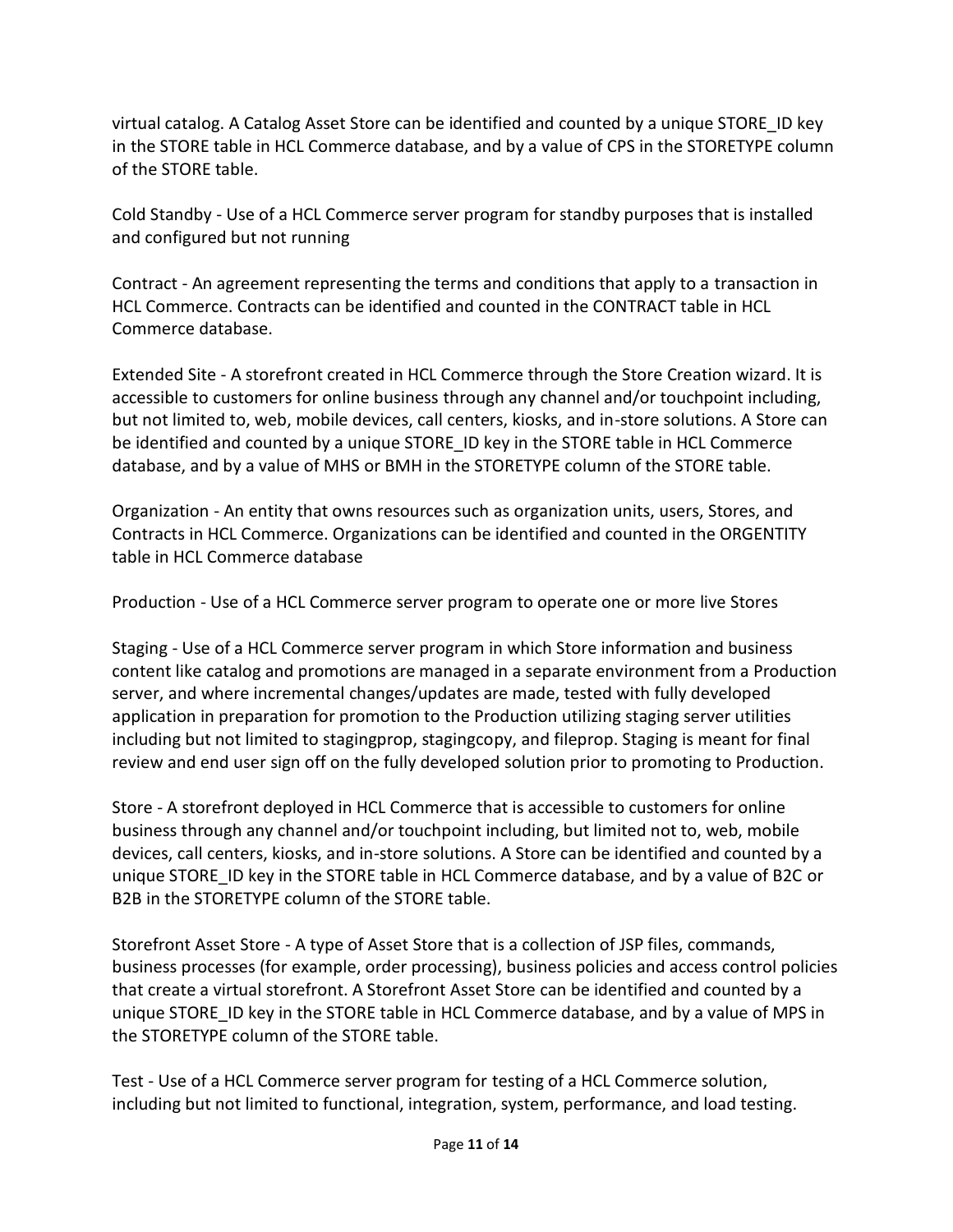Testing does not include Staging, provided that Testing may include testing of Staging server utilities and functions.

Warm Standby - Use of a HCL Commerce server program for standby purposes that is installed, configured and running but not performing any e-Commerce related activities, including Production or Staging (but may be performing HCL Commerce database replication).

Transaction Container

xC Container

2.0 Authorized Use

The following restrictions apply to HCL Commerce Professional:

Licensee may use the Program to operate a maximum of one (1) Extended Site, with one (1) associated Contract, one (1) Storefront Asset Store, one (1) Catalog Asset Store, and only using the Organizations created by the Program.

If Licensee is entitled under the PVU metric, Licensee may use the Program to operate a maximum of one (1) Store and one (1) associated Contract and only using the Organizations created by the Program per 100 Processor Value Units ("PVUs") (120 PVUs for POWER processors).

If Licensee is entitled under the RVU metric, Licensee may use the Program to operate a maximum of one (1) Store and one (1) associated Contract and only using the Organizations created by the Program per 1 RVU.

The following terms apply to all Programs:

If Licensee is entitled under the PVU metric, Licensee must be fully licensed for a sufficient number of PVU entitlements for each server used for Staging and Production server environments. Test, Cold Standby, and Warm Standby server environments do not require additional PVU entitlements (provided that Test, Cold Standby and Warm Standby server environments are not used for Production or Staging purposes).

If Licensee is entitled under the RVU metric, Licensee must be fully licensed for a sufficient number of RVU entitlements for the Resources managed by the Production server environments. Staging, Test, Cold Standby, and Warm Standby server environments do not require additional RVU entitlements (provided that the Staging, Test, Cold Standby and Warm Standby server environments are not used for Production purposes).

2.1 HCL Commerce Search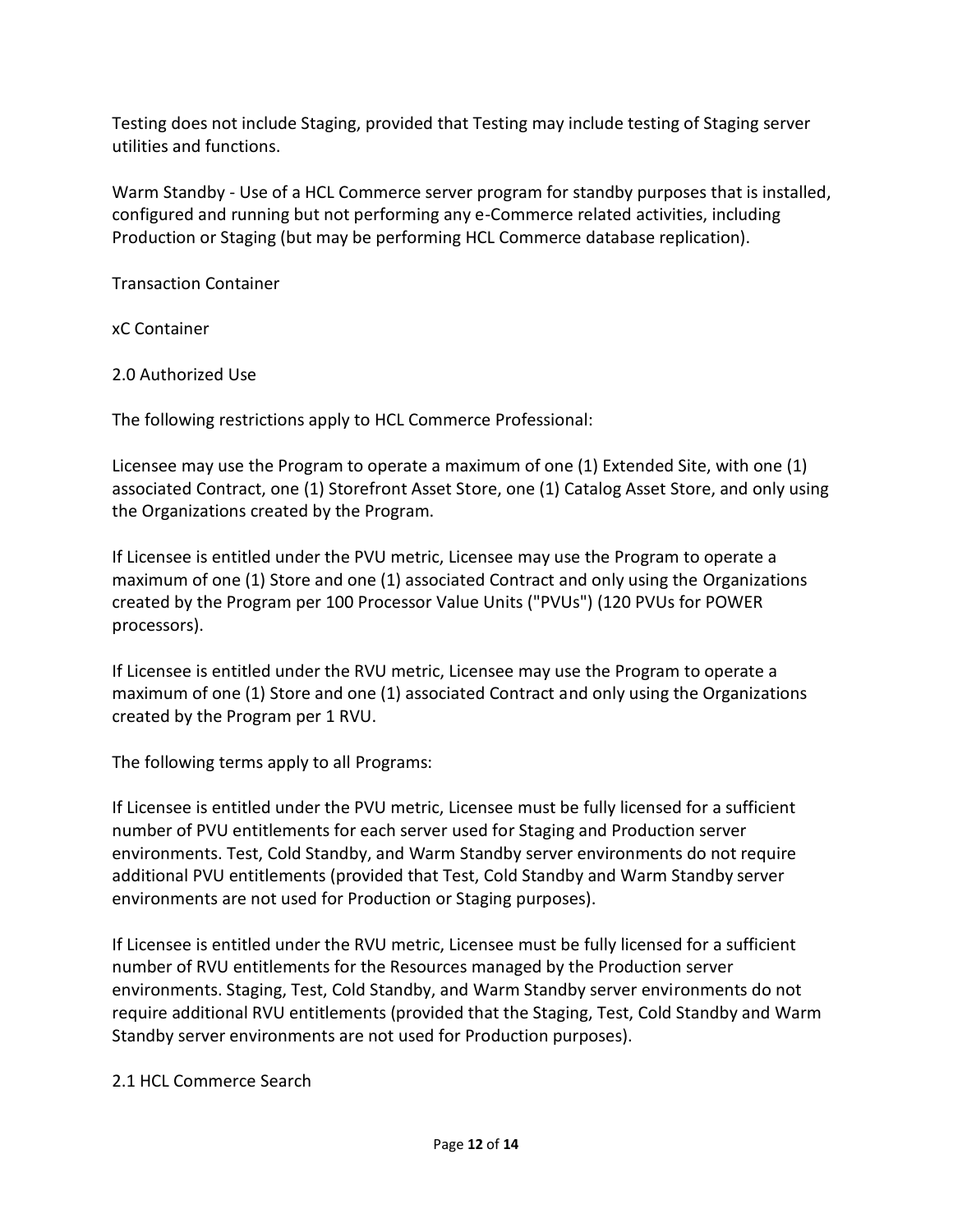Licensee is authorized to install the HCL Commerce Search component only for processing search queries generated by HCL Commerce, and not for serving other applications or web sites. Licensee may install the HCL Commerce Search component, and WebSphere Application Server in support of the Search component, on one or more different machine(s) from where Licensee has installed HCL Commerce, provided that Licensee's use of the HCL Commerce Search component and WebSphere Application Server in support of the Search component may not exceed the maximum resource or other charge unit capacity for which Licensee is licensed to use HCL Commerce under its Proof of Entitlement.

# 2.2 Additional terms for Sample Materials

Sample Material included with the Program include Starter Stores. "Starter Store" means a functional sample online Store provided in a store archive format with the Program, and are samples designed to be used as a base from which a customized online Stores can be created. Starter Store sample materials may include the names of individuals, companies, brands and products in order to illustrate concepts as completely as possible. All of these names are fictitious and any similarity to the names and addresses used by actual persons or business enterprises is entirely coincidental. Starter Store sample materials may also contain text, images and/or similar content that are the copyrighted materials of HCL or third parties ("Sample Content"). Notwithstanding the "Sample Materials" section of this License Information, Sample Content is provided for illustrative purposes only and Licensee is not permitted to copy, display, retransmit or otherwise use or re-use the Sample Content (including, but not limited to, in Licensee's production Store(s)).

Other Sample Materials included with the Program include code or script samples to illustrate HCL Commerce functions and they are located in [install]\samples directory where [install] is the user-specified or the default Program install directory.

3.0 Supporting Program Details

IBM Db2 Advanced Workgroup Server Edition

- Entitlement: Ratio 1/1 (if licensed under the PVU metric), No Metric(if licensed under the RVU metric)

- Use Limitations: Use by Principal Program

# IBM Db2 OEM High Capacity Add-on

- Entitlement: Ratio 1/1 (if licensed under the PVU metric), No Metric(if licensed under the RVU metric)

- Use Limitations: Use by Principal Program

HCL Commerce Developer Professional - Entitlement: No Metric

HCL Commerce Developer Enterprise